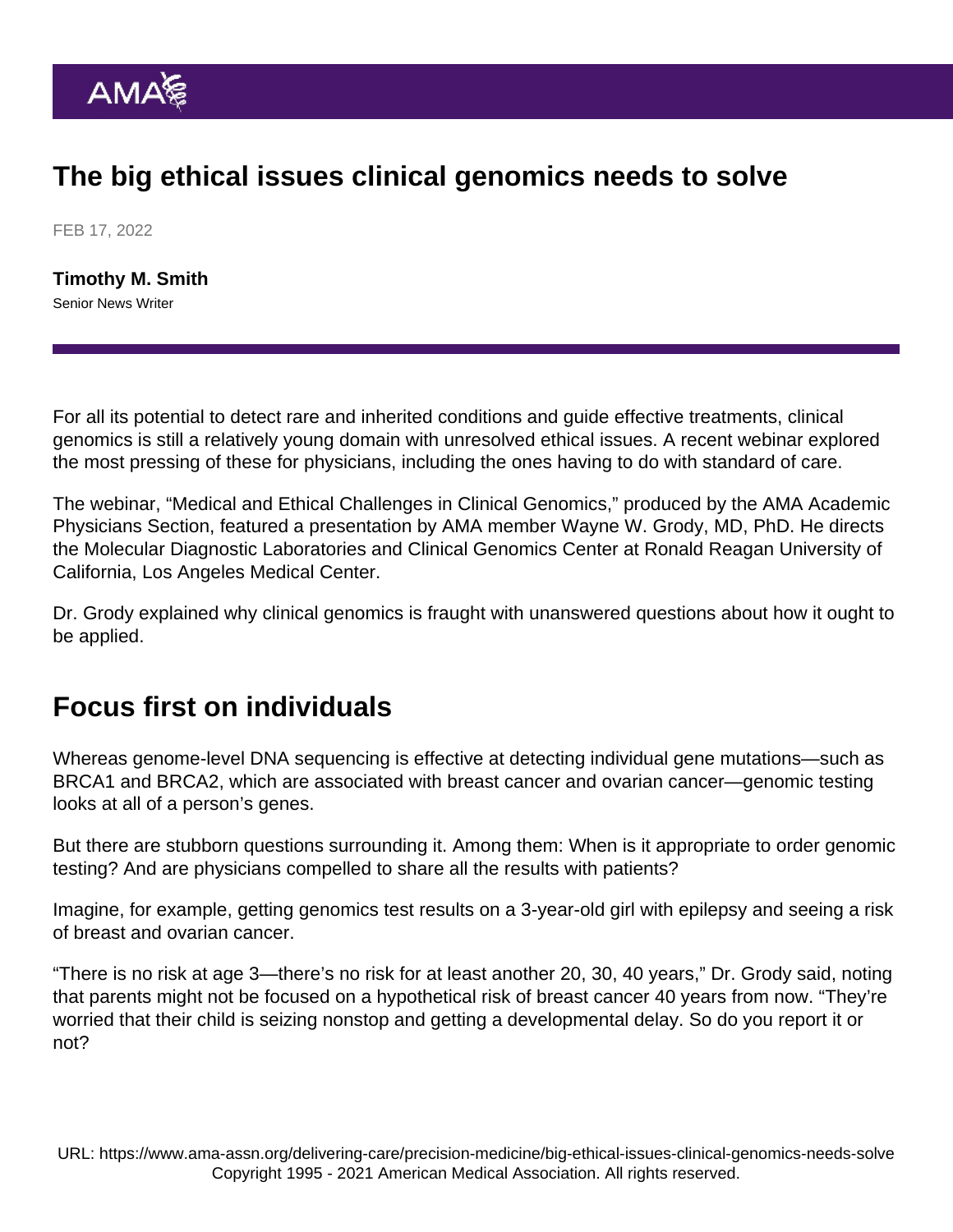"Obviously, you're not going to remove the breasts and ovaries of a 3-year-old girl. You'd go to jail if you did that. So all this is going to do a stigmatize the girl, and maybe cause insurance problems and so on."

But if her epilepsy is treated and she then grows up and, say, dies at age 25 of metastatic breast cancer, her physician could face litigation for knowing this risk and never disclosing it.

"I've been through many ethical issues in my 30-plus-year career in genetics," Dr. Grody said. "This is the thorniest of all, and I don't even claim to know the answer."

Explore the latest in [genetics and genomics](https://jamanetwork.com/collections/5664/genetics-and-genomics), including cancer genetics, neurogenetics, and pharmacogenetics with the [JAMA Network](https://jamanetwork.com/)<sup>™</sup>. Also, learn more about [genome editing and the AMA](https://www.ama-assn.org/delivering-care/ethics/genome-editing-and-ama-code-medical-ethics) [Code of Medical Ethics.](https://www.ama-assn.org/delivering-care/ethics/genome-editing-and-ama-code-medical-ethics)

Also find more guidance from the [AMA Code of Medical Ethics on genetic testing of children.](https://www.ama-assn.org/delivering-care/ethics/genetic-testing-children)

## Don't forget about communities

At the population level, clinical genomics is—like many domains within public health—struggling with issues of equity.

"For one thing, the population databases we use are very skewed toward Europeans," Dr. Grody said. The reasons for this do point to systemic racism.

They include:

- **Existing cohorts are largely white.**
- The reference human genome—the one mapped by the Human Genome Project—is white.
- Historically marginalized racial and ethnic groups have less access to inclusion in studies.
- Some historically marginalized racial and ethnic groups have legitimate reasons to distrust medical research.
- Most genomic researchers are white, and researchers tend to do research in their own communities.

Find out more about the [AMA's strategic plan to embed racial justice and advance health equity](https://www.ama-assn.org/about/leadership/ama-s-strategic-plan-embed-racial-justice-and-advance-health-equity) and read how the [AMA fights for greater health equity](https://www.ama-assn.org/delivering-care/health-equity) by identifying and eliminating inequities through advocacy, community leadership and education.

And stay informed about techniques and innovations in genomics and precision medicine such as genetic testing, its applications for cancer care, as well as their effects on improving patient care.